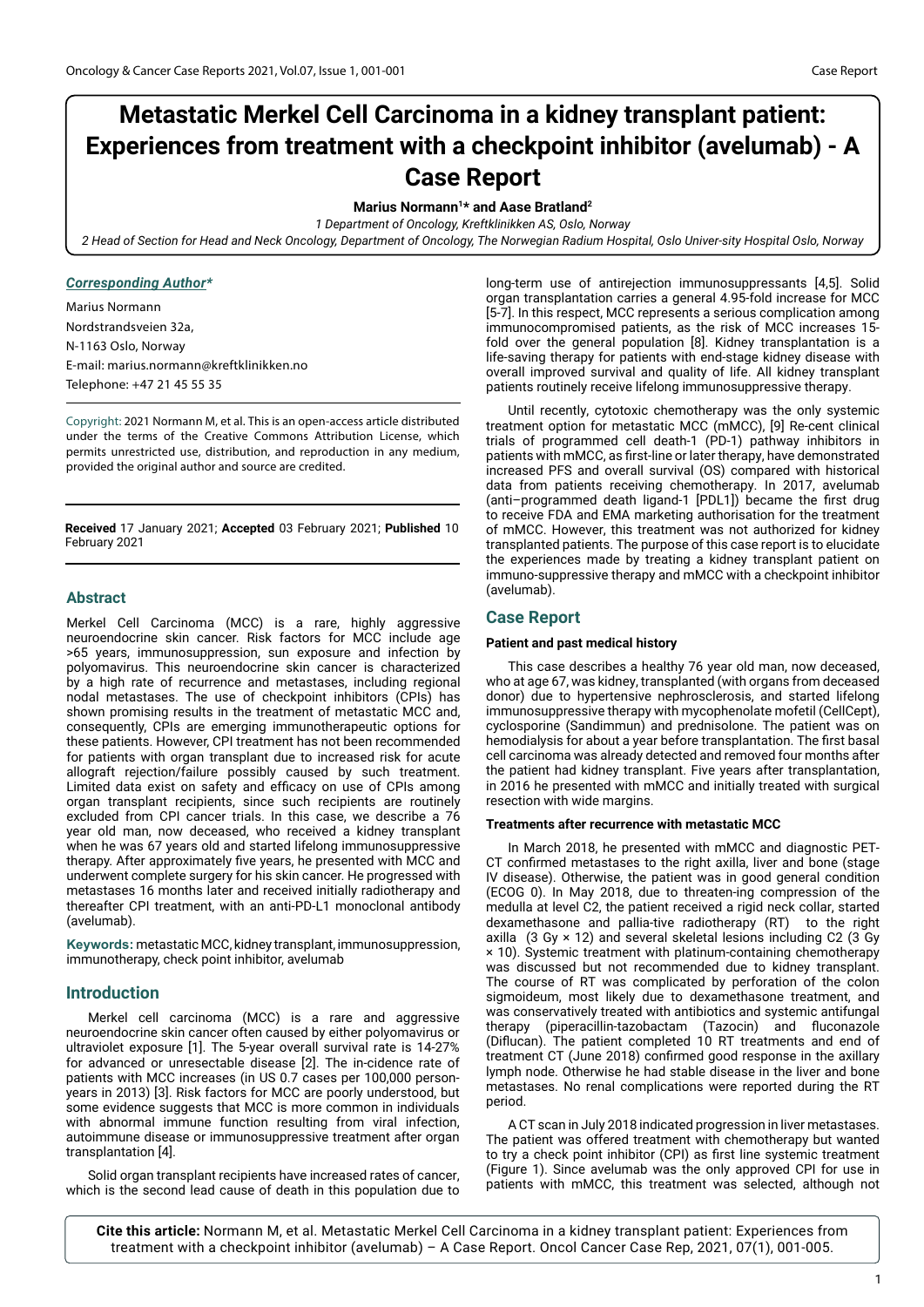tested in kidney transplant patients. Avelumab is a programmed death-ligand 1 (PD-L1) blocking human IgG1 lambda monoclonal antibody.

Prior to initiation of CPI, the status of the patient was discussed in detail with his nephrologists and the transplant team. All, including the patient and his family, were made aware of risk of complications such as renal transplant rejection, and the risk of graftectomy and dialysis for the rest of the patient's life. Graftectomy prior start of CPI was also dis-cussed but nevertheless the patient wanted to start immunotherapy, which was supported by the physicians

The immune suppression medication was changed from the combination of cyclosporine (Sandimmun 75 mg  $\times$  1), mycophenolate mofetil (CellCept 1000 mg × 2) and prednisolone (5 mg × 1) to everolimus ((a kinase inhibitor targeting mTOR) 1,5 mg  $\times$  2) and prednisolone (5 mg  $\times$  1).

#### **Treatment with checkpoint inhibitor, avelumab**

Avelumab (Bavencio, Merck Europe B.V.) was given according to the Summary of Product Characteristics once every 2 weeks.. Response evaluation was performed every 3 months (Table 1).

The first treatment was given in August 2018. Blood sample was taken before dosing (nothing significant to note on the blood test result). No adverse event was reported, the general condition was good, weight stable and the 2nd dose was given 14 days after the 1st administration.

After 2nd dose the patient experienced some itchy skin without visible skin changes. It was also reported that the patient had mild sore throat, however without fever. No antibiotic was given.

The third and the fourth dose were given without any new reporting of side effects. Still some itchy skin (grade 2) (Ref; CTCAE version 4.0), which was successfully treated with hydroxyzine. Small papular changes were seen on the back. No renal complications were reported and there was nothing significant noted on the blood test result.

Prior to the 5th dose the patient was hospitalized due to fever and increased C-reactive protein (CRP), an autoimmune reaction was suspected, but pneumocystis infection was diagnosed and the patient was treated with (trimethoprim, sul-famethoxazole (Bactrim). The avelumab treatment was one week delayed. Low haemoglobin (Hb) was recorded (8.8 g/dl).

The patient received the 5th and 6th dose of avelumab without any significant events and 3 months response assessment was performed. CT showed shrinking of previously detected liver metastases and lesions in the peritoneum, but unfortunately multiple new lesions had appeared in the same areas. This could be related to pseudo-progression (Table 1).

Blood tests showed stable Neuron-specific Enolase (NSE), decreasing Lactate Dehydrogenase (LD) and Hb and unaf-fected kidney function (Figures 2 and 3). The patient was in good general condition and additional three months of treatment with avelumab was recommended.

The next four doses with avelumab went well and no significant side effects were reported. Grad 2 skin toxicity was persistent and treated with momethasone furoate cream on affected areas. Before the 10th dose the patient self-reported palpable new lesions in the thoracic wall and also increased size of the lymph node metastasis in the right axilla that was previously irradiated. It was decided to finalize the 12 administrations with avelumab and then, based on the 6 months response assessment, consider further treatment. The patient had been in good and stable general condition and did not experience any significant problems with the last two doses of avelumab. Nothing significant was noted on the blood test results but the patient felt he had become weaker in the left leg and had some pain.

The 6 months response assessment was performed and CT showed increased tumour burden in the peritoneal region even though a few lesions had decreased in size. Some liver lesion had decreased in size but the new lesion seen on previous scan had increased (Figure 2). Additional periosteal reactions in skeletal metastasis were detected, and NSE and LD increased progressively over the last 3 months of treatment. Avelumab treatment was therefore terminated. The patient felt better despite progressive disease and he tolerated the immunotherapy well and the kidney function had been unaffected (Figure 3). Besides low grad skin toxicity, the patient reported few side effects.

#### **Treatment after immunotherapy**

One month after stopping treatment with avelumab, it was decided to give the patient radiotherapy  $(4 \text{ Gy } \times 5)$  towards metastases in the right costa and the right flank and thereafter 6 cycles with chemotherapy. ACO chemotherapy, a combination of cyclophosphamide 1000 mg/m2 , vincristine 2 mg and doxorubicin 50 mg/m<sup>2</sup> at 3-weekly intervals, was chosen since the patient was a kidney transplant recipient. He started full dosing regimen, which was reduced to 75% after the first two cycles, since the patient experienced febrile neutropenia after the 2nd and 3rd cycle. He was also af-fected with constipation, weight loss and alopecia. The treatment was continued but the interval of treatment was increased to 4 weeks. The patient was hospitalized with neutropenia after the fourth and fifth cycle, after the 5th also with suspected pulmonary infection, which was treated with antibiotics.

After 6 cycles with chemotherapy, it was decided, due to the patient's reduced general condition that the patient should have a

Table 1. Patient characteristics before CPI (avelumab) administration (at baseline (before 1<sup>st</sup> avelumab administration) and after 3 months treatment (6 administrations) and end of treatment (6 months - 12 administrations).

| <b>Parameters</b>                                  | <b>Baseline</b> | After 3 months                           | <b>End of treatment</b> |
|----------------------------------------------------|-----------------|------------------------------------------|-------------------------|
| Weight                                             | 77 kg           | 80 kg                                    | 82 kg                   |
| <b>ECOG</b>                                        | $2 - 3$         |                                          | 2                       |
| Hemoglobin<br>Ref. value 13.4-17.0 g/dl            | $10.0$ g/dl     | $9.9$ g/dl                               | $11.7$ g/dl             |
| LD.<br>Ref. value <255 U/L                         | 311 U/L         | 344 U/L                                  | 565 U/L                 |
| <b>Serum creatinine</b><br>Ref. value 60-105 mg/dl | 78 mg/dl        | 91 mg/dl $*$                             | $101 \text{ mg/dl}$     |
| <b>CRP</b><br>Ref. value $\le$ 5 mg/L              | $4$ mg/L        | $9$ mg/L                                 | $2$ mg/L                |
| <b>NSE</b><br>Ref. value: <12 ng/mL                | $16***$         | $42 \text{ ng/mL}$                       | 79 ng/mL                |
| <b>Disease response</b>                            | -               | Stable disease<br>(W/pseudo-progression) | Progressive disease     |

\*Sample taken 2 weeks after 6th administration,

\*\*measured ~1 months before the baseline assessment

NSE: Neuron-Specific Enolase, LD: Lactate Dehydrogenase, CRP: C-Reactive Protein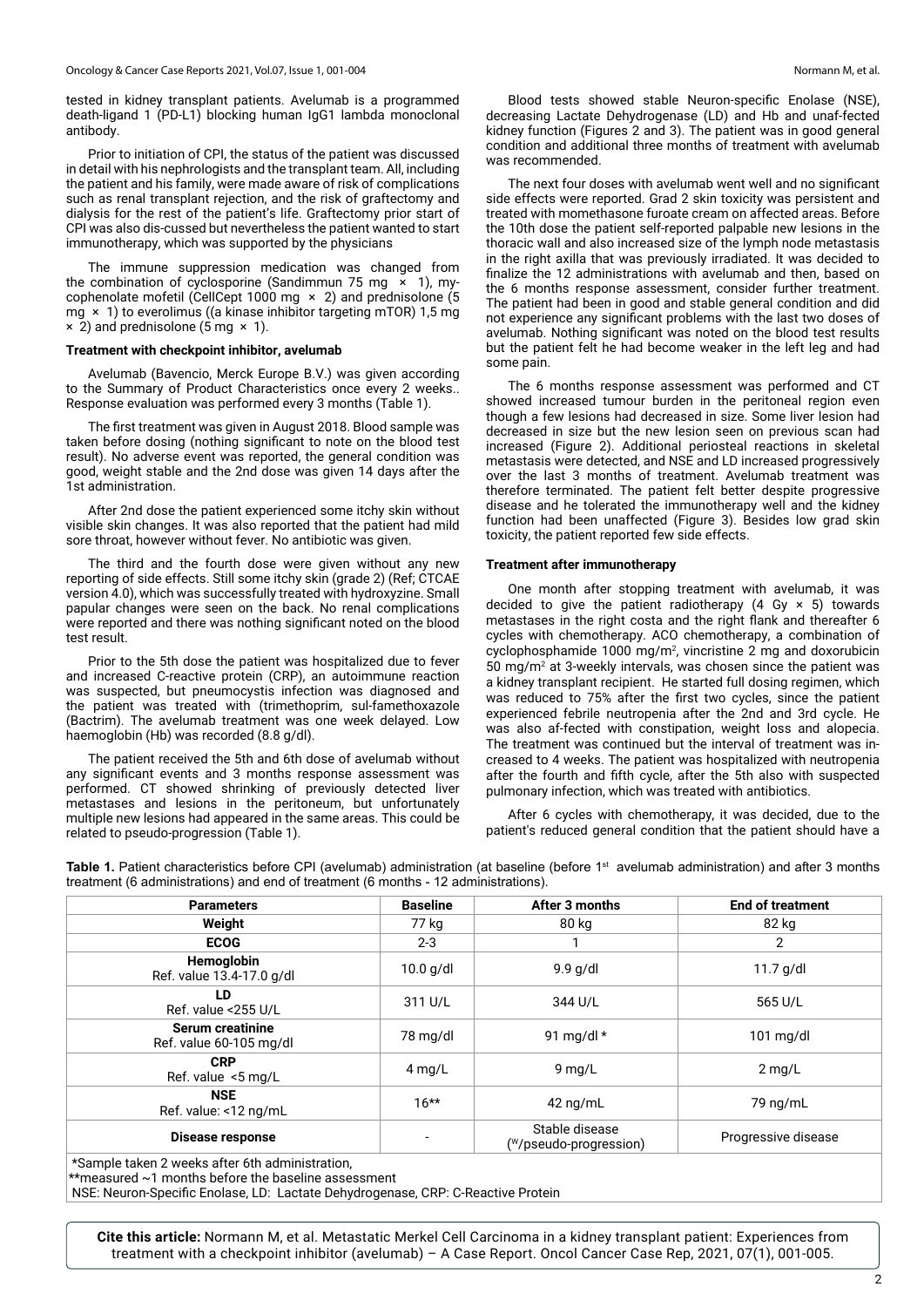

**Figure 1.** Cancer therapies in chronological order given to the patient over the 24 months he survived with metastatic MCC disease. Avelumab was initiated approximately 6 months after the patient presented with metastases and after initial radiotherapy. ACO chemotherapy; a combination of cyclophosphamide, vincristine and doxorubicin.

**Baseline Scan (Jun 2018)** Livermetasis (23 mm) in segment 3 (blue arrow) Follow-up scan at 7 months (Jan 2019) Livermetasis (13 mm) in segment 3 (blue a Annextance of new liver lesion (red arrow)



**Figure 2.** CT images of liver metastases at baseline and at 7 months (1 month after ended avelumab treatment). There is a significant reduction of in size of the liver metastases in segment 3 (blue arrows), but appearance of a new liver lesion (red arrow) indicate progression of disease at 7 months.

treatment break for two months. Disease evaluation (CT) done after radiotherapy/chemotherapy showed stabilization of the disease, with a small shrinkage in known metastases but still with residual disease. Some spreads scattered seals in the lungs that may be caused by infection and some pleura fluid of unknown cause was reported.

A year after the patient started immunotherapy with avelumab he was doing well (ECOG 1), without weight loss, with an active daily life and a good quality of life. Blood tests showed low haemoglobin (8.0 g/dl), platelets count (55  $\times$  109/L) and leukocytes count (2  $\times$  $10^9$ /L).

The patient came back for control after treatment break, with increasing lower back pain with protrusion to the right thigh. He was re-evaluated to receive radiation therapy (3 Gy  $\times$  10) to the metastases in L2, L4 and proximal right fe-mur/collum femoris. The patient appeared with somewhat reduced general condition (ECOG 2) and needed walking support. He got opiates for pain relief. After completing radiotherapy, the patient had still pain and decreased power in the right leg.

The patient started chemotherapy a month after ended radiotherapy and tolerated only one cycle of chemotherapy ACO (75% dose). A new round of radiotherapy was requested, due to persistent pain in the right leg. During CT dose planning for radiotherapy, a fracture of the right femur was found and the patient was successfully operated two days later with hemiprosthesis for right femoral neck. He received postoperative radiotherapy (4 Gy × 5) one month after surgery. His general condition deteriorated and no further cancer directed treatment was considered. He died a few weeks later. Overall survival for the patient, after he was diagnosed with metastatic Merkel Cell Carcinoma was thus approximately 24 months.

A written informed consent was obtained from the patient's nextof-kin for publication of this case report, since the patient deceased.

# **Results and Discussion**

Avelumab (CPI) in combination with everolimus (a kinase inhibitor targeting mTOR) and prednisolone was safe and well tolerated as treatment of mMCC in a kidney transplant patient. The kidney function was unaffected during the avelumab treatment and also during subsequent therapy in the follow-up period. Additionally, the patient did not experience any other dose limiting toxicities. He was in a general good health condition during the CPI treatment as showed in Figure 3.

In Norway, when this patient started treatment for his mMCC, standard of care was considered to be surgery, radiation and/ or chemotherapy. Etoposide (VP-16) combined with cisplatin (or carboplatin) has been the most commonly used combination therapy for Merkel cell carcinoma in its advanced stages. 9 However, nephrotoxicity is a well-known side effect of cisplatin and therefore not recommended for transplant patients. Another option is ACO (cyclophosphamide, vincristine and doxorubicin) or ECO (epirubicin, cyclophosphamide and vincristine), but these combination chemother-apies are less effective and also have a risk of renal toxicity and other side effects. The use of CPI for treatment of advanced mMCC have shown compelling results and are consequently considered emerging therapeutic options for these patients today. 1 The core principle of CPI is to stimulate the immune system to destroy cancer cells, which contradicts a transplant recipient's need to suppress the immune system to prevent allograft rejection. Therefore, CPI treatment has not been recommended for organ transplant patients due to increased risk for acute allograft rejection after such treatment [10,11]. Recent analyses on pooled literature data indicated high rates of (~40%) of allograft rejection in such patients when treated with a checkpoint inhibitor [12,13].

This case report showed that treatment with Aavelumab was well tolerated. Careful and considered management of the immunosuppression around the time of CPI start up and choice of CPI might have been crucial. The immunosuppressive therapy was carefully addressed and adjusted before CPI treatment by a close collaboration with the treating oncologist, nephrologists and the transplant team. The goal was to devise a safe and effective immunotherapy regimen against the cancer while maintaining a good general condition for the patient with few side effects.

For this patient, before starting the treatment with avelumab (an anti–programmed death ligand-1 [PDL1]), the immu-nosuppressive triple regimen of cyclosporine (Sandimmun), mycophenolate mofetil (CellCept) and prednisolone was changed to everolimus (a kinase inhibitor targeting the mammalian target of rapamycin (mTOR)) and prednisolone. The use of mTOR inhibitors (everolimus, temsirolimus, and sirolimus) has been well studied in many cancers [14]. The effectiveness of using mTOR inhibitors in preventing immunerelated adverse events associated with check point inhib-itors is not known [15] but in this patient a regimen including an mTOR inhibitor may have prevented adverse immune responses of avelumab. It could be speculated that one reason why this patient had a better outcome than projected during CPI treatment might have been the careful consideration of the underlying immunosuppressive regimen and the choice of CPI.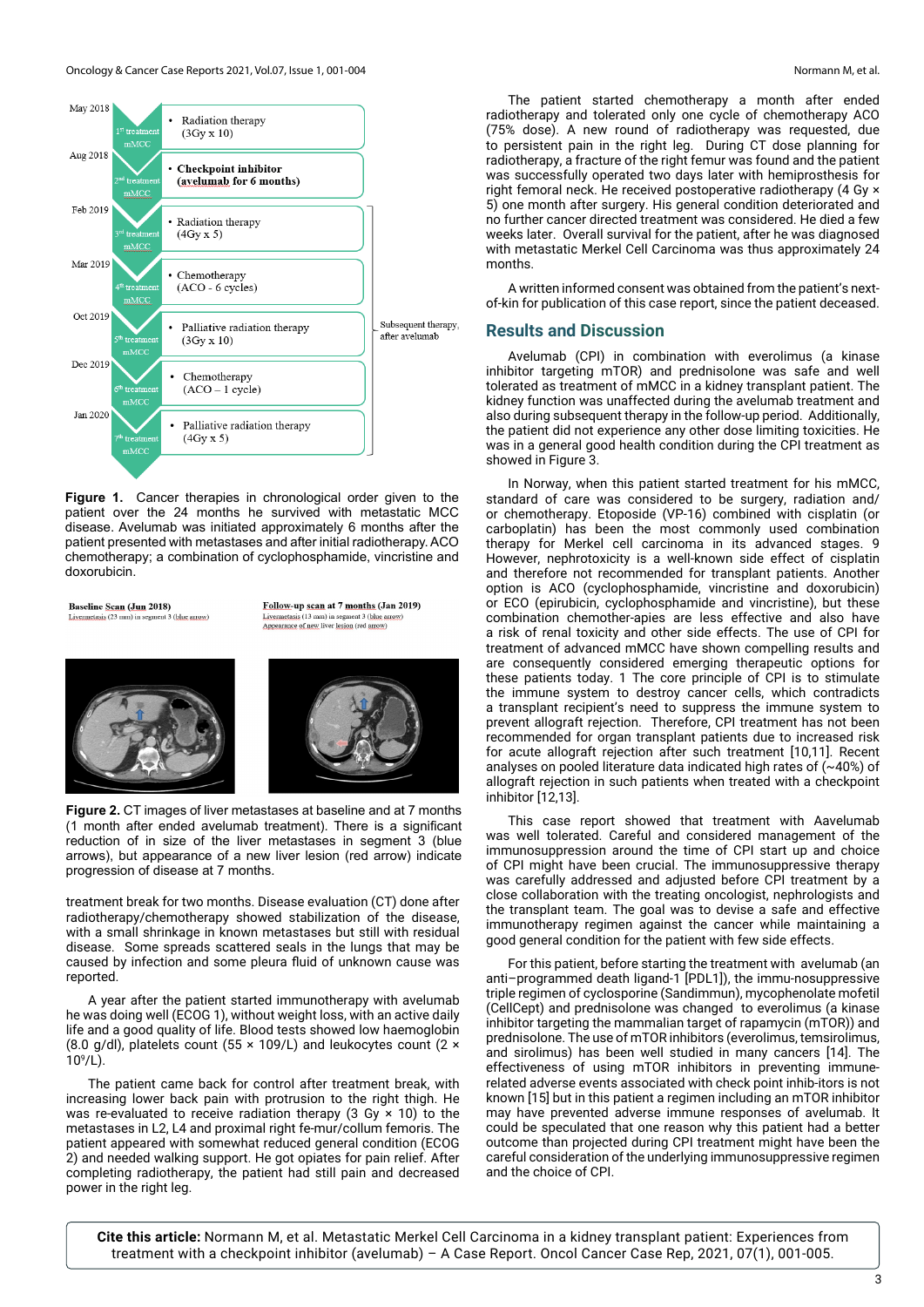

**Figure 3.** Changes in blood parameters (hemoglobine, lactate dehydrogenases, creatinine, and NSE) during CPI (avelumab) treatment; 12 administrations over 6 months, first dosing date 08.08.2018 and last dosing date 16.01.2019.

In the pivotal Javelin Merkel 200 phase 2 studies, 88 patients with metastatic MCC were included. In this study patients on average received a median of seven cycles of avelumab, and the median duration of treatment was 17 weeks [16]. Median progression free survival was 2.7 months and median overall survival was 12.9 months [16,17]. In comparison, this patient tolerated 12 cycles of avelumab over a 6 months period and lived for 18 months after start of CPI treatment. During this period the kidney function was unaffected and no serious side effects were reported.

During the 1 year follow-up period, after avelumab treatment, the patient was given both palliative radiation therapy and chemotherapy. In total he received 7 cycles of ACO (6 cycles with 25% dose reduction). He had symptomatic and objective response on the chemotherapy given. The patient tolerated chemotherapy for a period of almost 10 months despite toxicities and reduced general condition. A systemic tumor progression was observed during the RT courses and the treatment breaks. The response and the sustained effect of the chemotherapy after exposure to CPI in this case were surprising due to the aggressive nature of MCC and that the patient was immunosuppressed. There have been reports suggesting that CPI gives an immunotherapy-induced chemo sensitization effect [18-20]. The patient received avelumab for 6 months – 12 administrations– which stabilized the disease

for approximately 3 months; and the patients lived for almost 18 months after start of CPI treatment.

## **Conclusion**

Avelumab was well tolerated as treatment of mMCC in this patient on lifelong immunosuppressive therapy after kidney transplant. The patient had a transient response to CPI treatment and his general condition, including his renal function, was good. He responded also well to subsequent therapy after avelumab. The patient lived for about 2 years after he presented with metastatic MCC, despite being immunosuppressed. Avelumab was well tolerated as treatment of mMCC in this patient on lifelong immunosuppressive therapy after kidney transplant, and no allograft rejection was experienced.

# **Acknowledgements**

 The authors would like to thank the family that allow them to publish this Case Report. Medical writing support was provided by Smerud Medical Research International AS, Oslo, Norway.

## **Funding**

Merck provided funding for manuscript development.